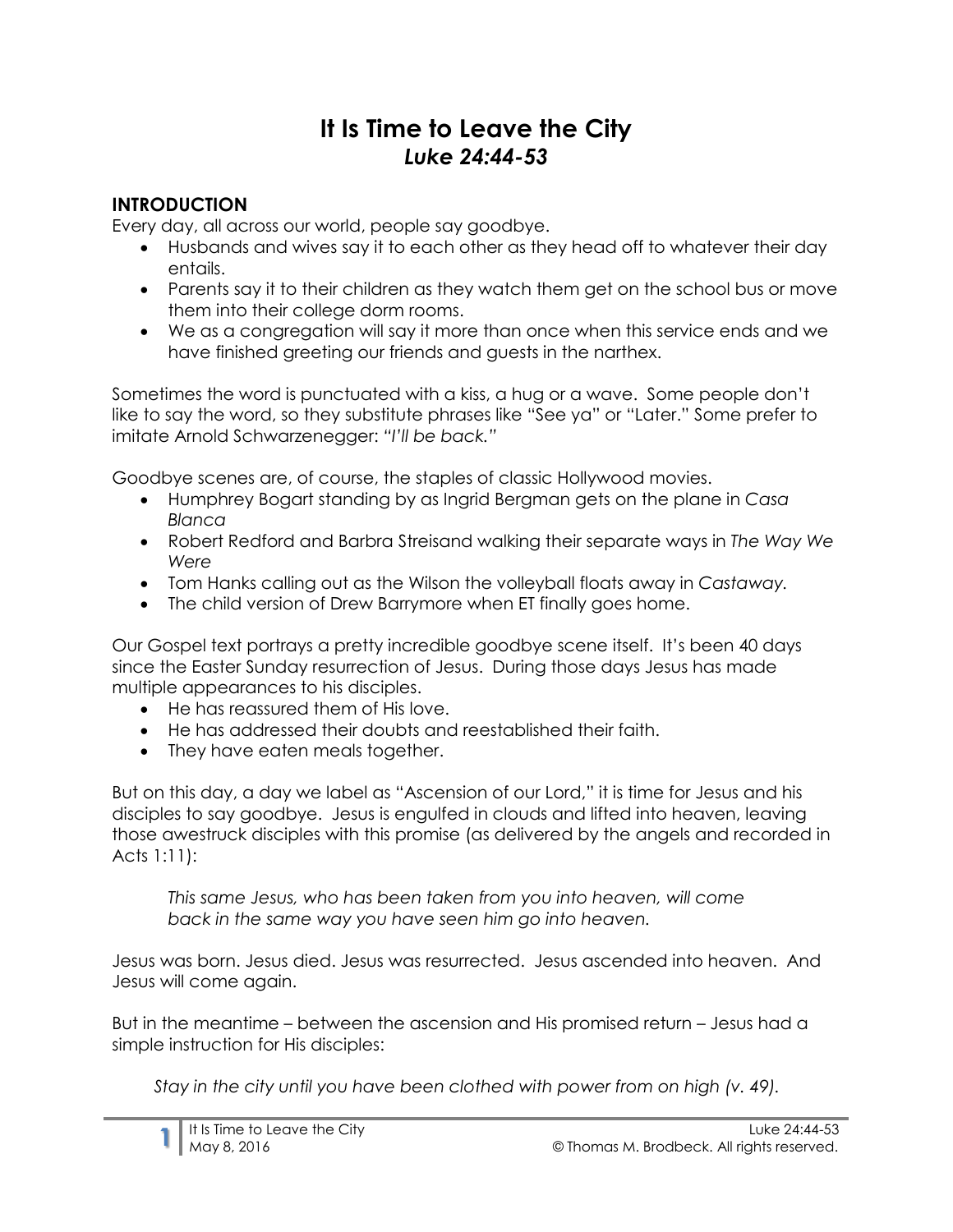The city was an important place for these eleven disciples.

#### **1. The City provided them with a collective identity.**

Nearly all of us here share the city of Springfield in common. We live here, go to school here, work here, worship here, shop for groceries here. Many of us have come from different places. I'm from St. Marys, OH. My wife is from Van Buren, IN. My grandson Gabriel is from Philadelphia. *(ask for hometowns)*

So too with these disciples. Eleven men from several different towns across the Judean landscape all brought their different backgrounds were all shaped by their shared experiences with and in the city of Jerusalem.

**The city** gave their faith its foundation. These men were first and foremost Jews. As such, Jerusalem would always be at the center of their lives. Their entire religious life centered on the feasts and festivals that emanated from that city, as well as on the Temple that gave direction to their Jewish faith.

**The city** was the site of their common Christian experience. Jerusalem continued to shape their lives as they transitioned from faithful Jewish men into faithful followers of Jesus Christ. It was in Jerusalem that the key events of our faith would take place. In one week alone, these disciples would celebrate a triumphal entry, share a last supper, pray in the Garden of Gethsemane, watch in horror as Jesus was arrested, tried, beaten and crucified and they would gather in fear lest they too suffer a similar fate.

**The city** was where their faith was renewed and refreshed, for it was in Jerusalem that Jesus first appeared to them following His resurrection, and where He would appear again on one or more other occasions. There He reminded them of His love and addressed all their doubts.

Jerusalem had become their identity – not just because they were Jews, but also because they were Christians. Bonds formed in those shared experiences would be crucial to the work Christ called them to do.

## **2. The City was the place they were equipped for service.**

The city was the place where they were to get all they needed to carry on the work of Christ during His absence. Jesus makes it very clear to them that something else was coming and that they needed to be in the city to receive it. Look at verse 49:

*I am going to send you what my Father has promised; but stay in the city until you have been clothed with power from on high.*

That was the missing piece, and God would be sending it to the city.

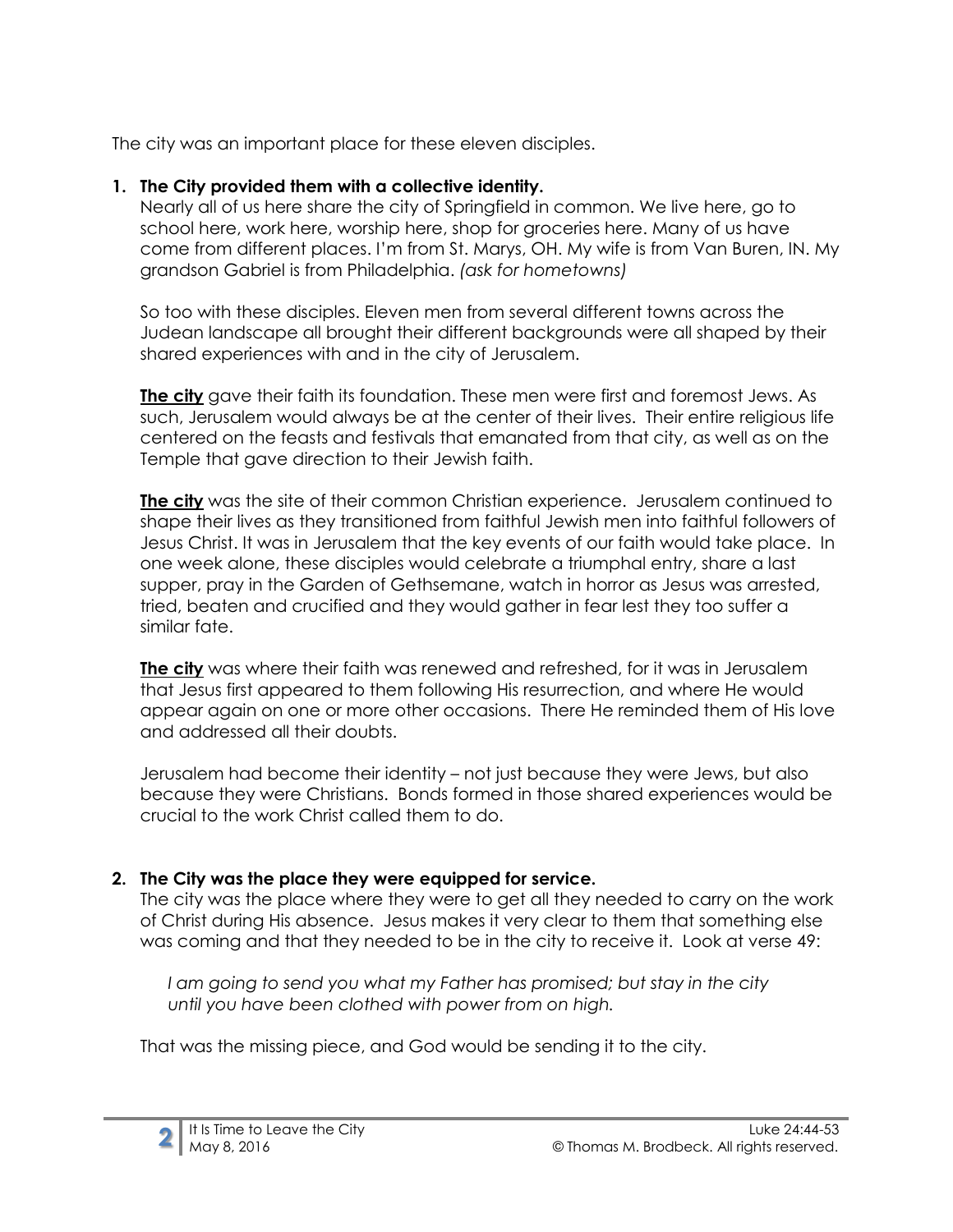Some of you might know Rev. Cecil McCarty, now deceased. He was a long-time pastor of the Pentecostal Church out by the WalMart on Springfield's east side. I wasn't feeling well one day, but felt I needed to be at a meeting where we were planning one of the large prayer breakfasts that we used to have in those days. As the meeting drew to a close Rev. McCarty offered to pray. Part of his prayer went like this:

*O Lord, we know you are the Great Physician, the healer of all our diseases. I pray that you would send your healing Spirit to our brother Tom. I pray that this Spirit would arrive at his home in 30 minutes and that You would withdraw that healing Spirit if Tom should choose to leave his home the rest of this day.*

Something important was on the way, I needed to be at home. The disciples needed to be in the city. They needed three things. They already had two of them. But there was one more crucial piece…and they would need to be in the city to get it,

**They needed** a story to tell. They already had it. They knew the story well, but in these closing moments Jesus reviewed it one more time.

*The Messiah will suffer and rise from the dead on the third day, and repentance for the forgiveness of sins will be preached in his name to all nations, beginning at Jerusalem (v. 47).*

**They needed** a job to do. They already had this one, too. They understood why they had been called to follow, but again Jesus reviewed it one more time.

*You are witnesses of these things (v. 48).*

The one missing piece, the one thing that required a return trip to Jerusalem was the gift promised to them by the Father,

**They needed** the power of the Holy Spirit. Luke says it like this:

*But stay in the city until you have been clothed with power from on high (v. 49).*

It was in the city that they would be equipped to carry on the mission of Christ. And so to the city they returned.

There is one more truth about the city that we need to share – a truth found in a single word in that 49th verse:

*But stay in the city until you have been clothed with power from on high (v. 49).*

Until. Stay in the city until …

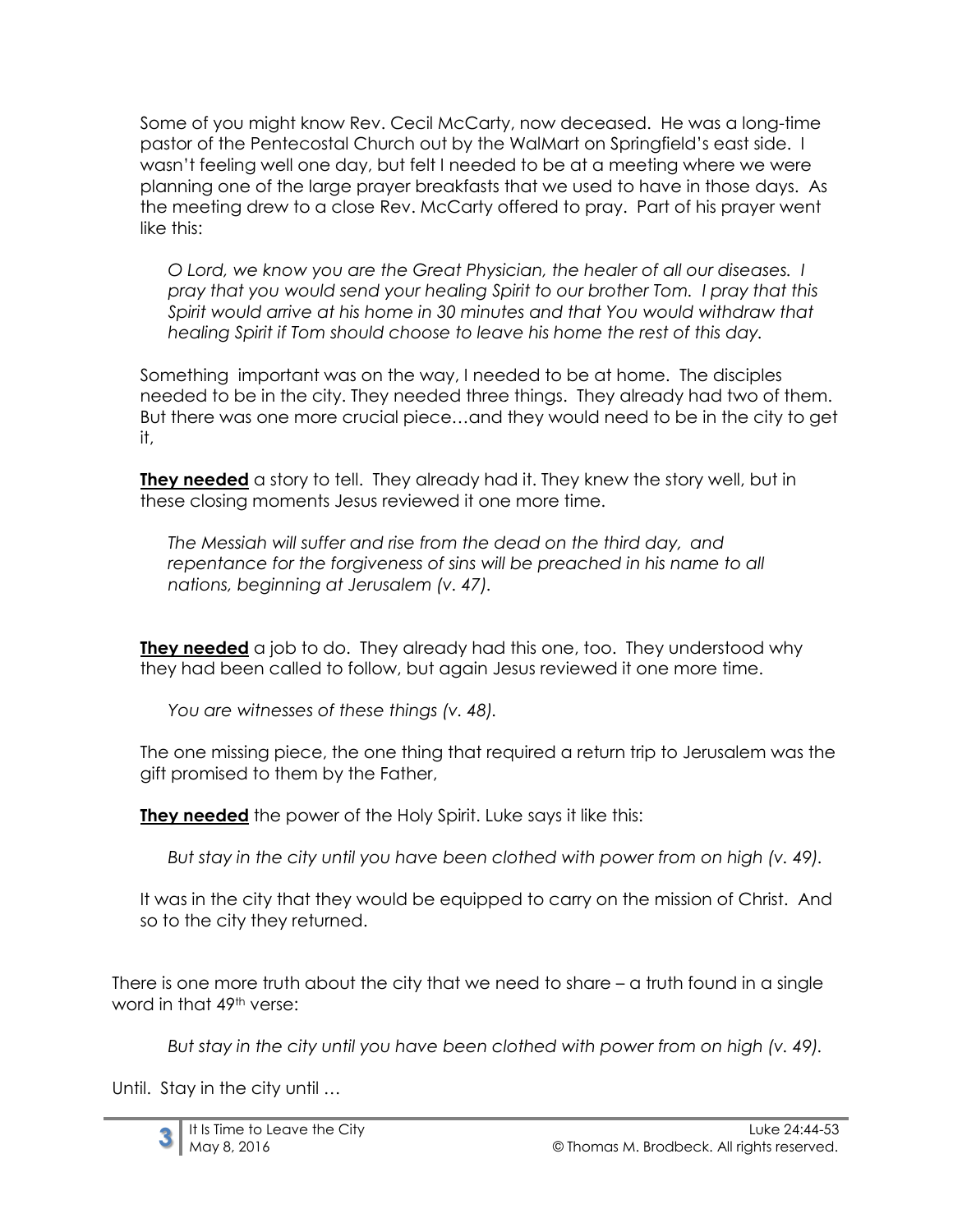#### *3.* **The City is NOT a Place to Stay**

It is tempting – oh so tempting – to remain in the city…a place where you have shared experiences and where you have been prepared to serve God.

But the call on these disciples was to "go and make more disciples of all nations." It was never to "stay in the city." Only to stay in the city *until*…

The challenge for them was to see city as a place from which to go out into the world. To see the city as a place of support and friendship, a place of preparation. Their temptation was to stay in the city and enjoy the shared experiences and equipping and to bask in the refreshment of the Holy Spirit. But the call of Christ on their lives was to go – to go out from the city into a world that needs to hear the good news of Christ. Once the Holy Spirit came, it was time to leave the city.

The challenge for those first disciples remains the challenge for all disciples who have followed in their footsteps. Our city isn't called Jerusalem. Our city is called the church, Grace Lutheran Church to be precise. Our temptation is to stay in this city and enjoy the shared experiences and equipping and to bask in the refreshment of the Holy Spirit. But the call of Christ for us is the same as Christ's call to those first disciples. "Go!" He says. It's time to leave the city and take the story of Jesus into a world that needs to hear it.

We have not been called to stay in the city, but to go from the city with our shared experience, with our equipping and in the power of the Holy Spirit to fulfill the Great Commission given to us. It's time to leave the city.

The attraction of the city is that it is about ME! In the city I get to feel good and feel safe and feel fed and feel like my needs are getting met. But the city should never be confused with the mission field. Jesus did not tell those first disciples to, "Stay in the city" because He knew that the mission field beyond the city walls. He said instead "Stay in the city until …"

He did not say "Stay in the city and all nations will come to you so you can teach them and baptize them and in so doing you will fulfill the Great Commission." He said "Go." Not stay, but go. It's time to leave the city.

## **APPLICATION**

Outside of the walls of this city we know as Grace is a world that needs to hear and experience the message of Jesus Christ. We all have been given that message. We have been called to be witnesses to that message. That's our job. The Holy Spirit has come and dwells within us. It's time to leave the city.

Over the next several weeks we are going to be challenged over and over again to move beyond the walls of this congregation into the harvest field around us. Your pastors and staff believe that it is time for this church to leave the city and to go in